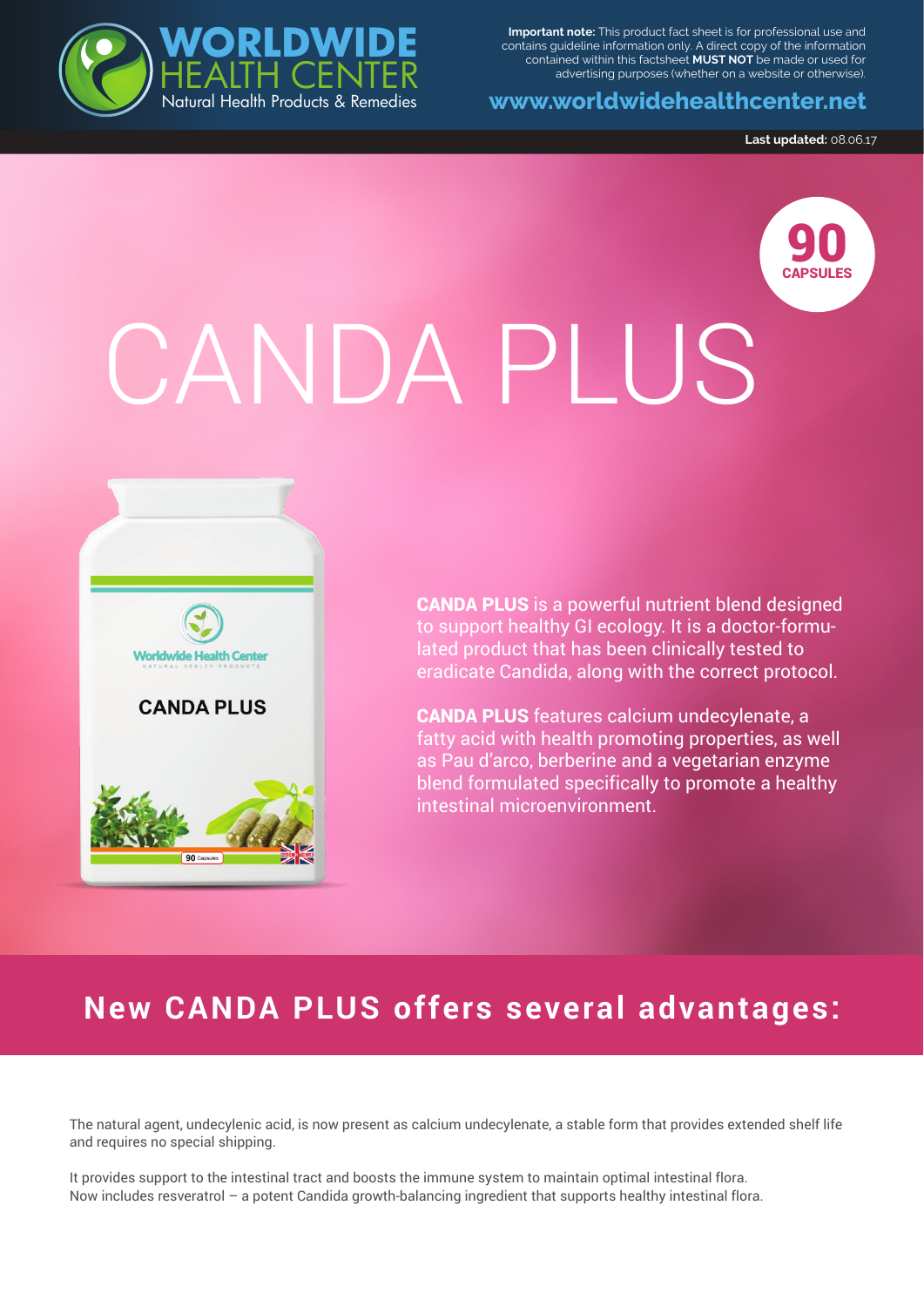## PRODUCT INFORMATION

#### **CANDA PLUS is a doctor-formulated compound that contains:**

| Each capsule provides: |  |
|------------------------|--|
|                        |  |
|                        |  |
|                        |  |
|                        |  |
|                        |  |
|                        |  |
|                        |  |
|                        |  |
|                        |  |
|                        |  |
|                        |  |

Ingredients: calcium un-deglycenate, Pau d'Arco powder, vegetarian capsule shell: hydroxypropyl methylcellulose (HPMC), berberine sulphate, chitinase 200 U/g, Japanese knotweed extract (50% resveratrol), SERRATIO PEPTIDASE (2.000.000 U/g), anti-caking agent: magnesium stearate (vegetable source), amylase fungal, hemicellulose 50.000 CU/g, lipase (10.000 LU/G), protease fungal (5000 HUT/g), vitamin B7 D-Biotin.

#### **Dosage: 2 capsules 3 x daily**

## The packaging



### **CANDA PLUS**

 $90 \text{ Cap}$ 



FOOD SUPPLEMENT



Manufactured in the UK under GMP for:<br>G.M.G. Da Vinci Health Ltd<br>Larnaca, Cyprus<br>www.worldwidehealthcenter.net Tel: (+357) 24 82 22 33

Code: CANDA PLUS 2585 | Qty: 90 Capsules<br>CODE: Clean in a cool du place out of reach of children. Best before end on the base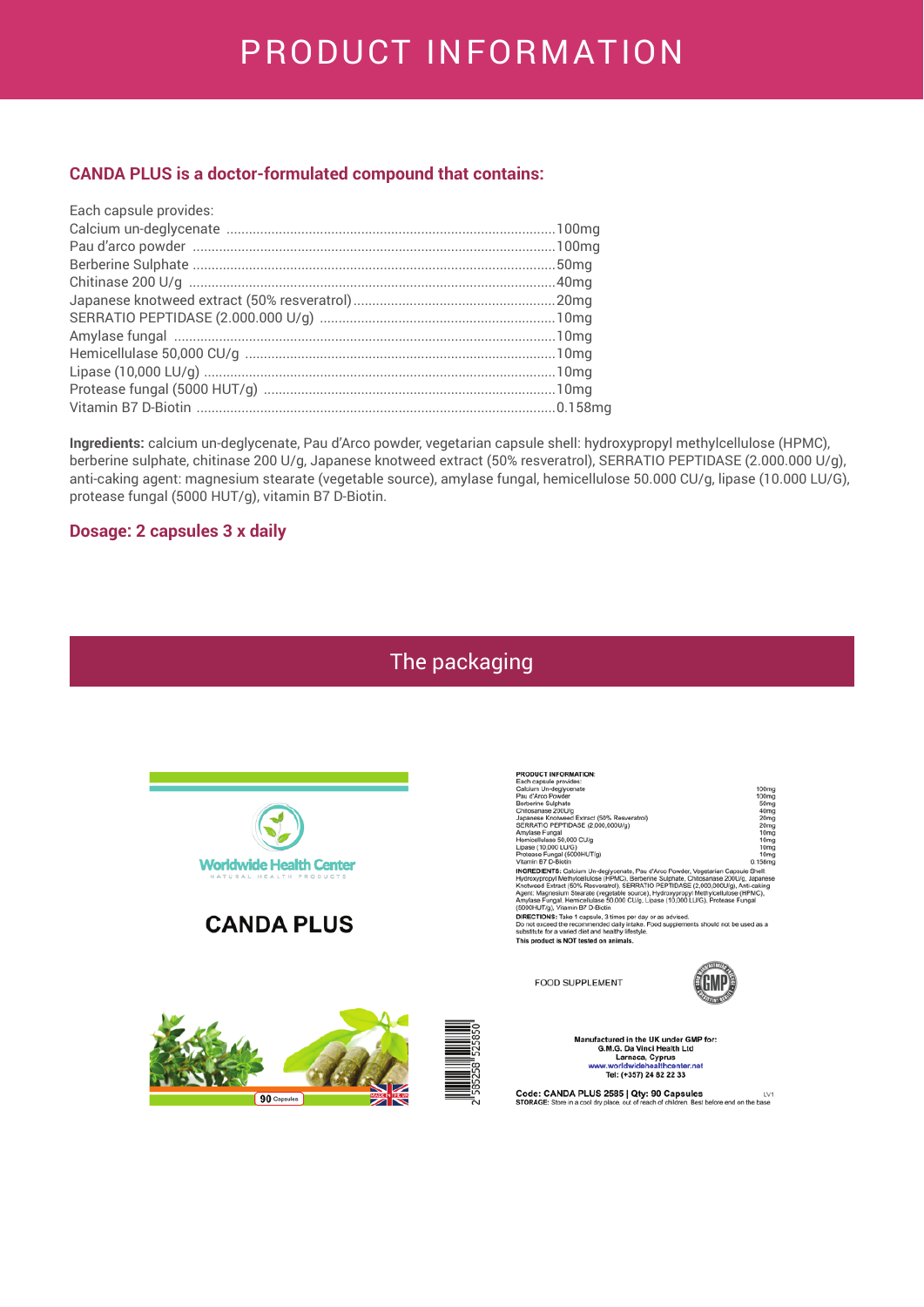# THE SPECIFIC FUNCTIONS

- Biotin negatively affects Candida because of its ability to prevent yeast from converting into its pathogenic or fungal form. Biotin does this by interfering with the growth of the Candida.  $\blacktriangledown$
- Calcium undecylenate undecenoic acid's ability to alter the composition of fatty acids in the cell membrane leading to an inability to sustain its fungal form.  $\blacktriangledown$
- Pau D'Arco acts as a powerful antifungal agent. It contains several classes of compounds, lapachol, xyloidone and various napthaquinones. The most important of these is lapachol, which has been shown to inhibit the growth of Candida., that was similar to Amphotericin B.  $\blacktriangledown$
- Enlyse™ Enzymes such as Enlyse™ destroy the BIOFILM of Candida that we previously talked about, which is composed of protein polypeptides, polysaccharide carbohydrates, fibrinogen or fibrin and polynucleotides that contain RNA and DNA material. This structure is bound together with ligands that have stickiness properties.  $\blacktriangledown$
- Berberine exhibits a broad spectrum of antibiotic activity. Berberine has shown antimicrobial activity against bacteria, protozoa, and fungi and upregulates immunity.  $\blacktriangledown$
- Sorbic acid inhibits fungi as well as molds often found together in the body  $\blacktriangledown$
- Trans-Resveratrol exhibited antifungal activity against C. albicans and against 11 other Candida species. Also, inhibited the yeast-to-hyphae morphogenetic transition of C. albicans.